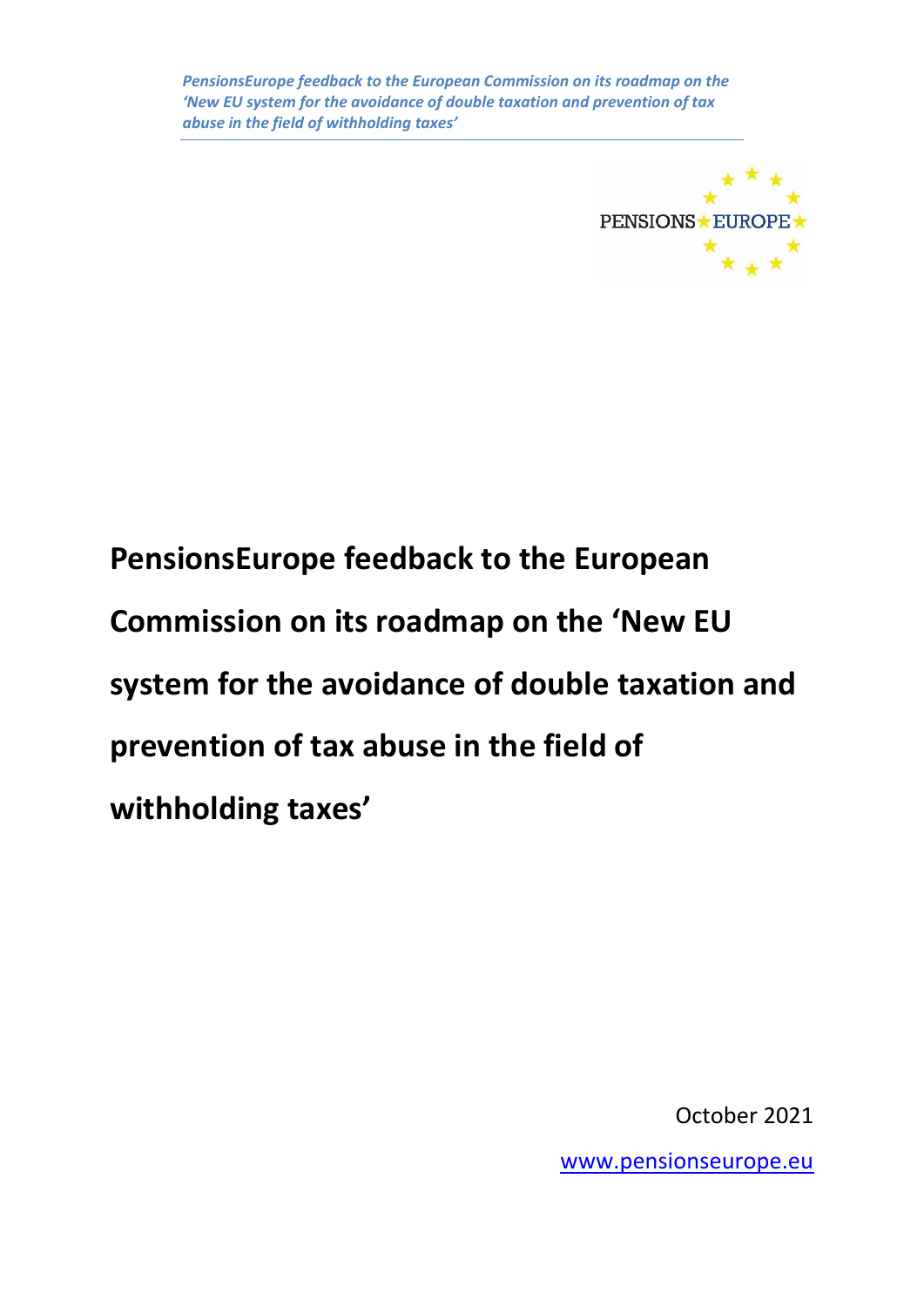## **1. PensionsEurope feedback to the European Commission on its roadmap on the 'New EU system for the avoidance of double taxation and prevention of tax abuse in the field of withholding taxes'**

PensionsEurope welcomes the European Commission's roadmap on the new EU system for the avoidance of double taxation and prevention of tax abuse in the field of withholding taxes (WHT). We support the current Commission´s mandate call for removing all barriers to the completion of the Capital Markets Union (CMU) – particularly in the field of simplifying taxation. We agree with the important remarks of the Commission on the current challenges with WHT procedures across Europe, and we have explained those challenges and obstacles from pension funds' point of view in PensionsEurope position paper on the withholding tax refund barriers to cross-border investment in the  $EU<sup>1</sup>$ .

We agree with the objective that a standardised relief at source system becomes the principal mechanism for WHT relief procedures and their streamlining. We have stressed for a long time that the relief at source is the best practice for pension funds. We warmly welcome the action of the Commission 'Action Plan for fair and simple taxation supporting the recovery strategy' to introduce a common, standardised EU-wide system for withholding tax relief at source. However, there are also many other recent WHT proposals which the EC should thoroughly consider.

PensionsEurope has proposed to the Commission to establish an EU tax register of recognised pension institutions in order that Member States can reciprocally and automatically recognise pension institutions. Furthermore, in many countries pension institutions invest cross border via specialised investments funds and/or vehicles to increase the economies of scale, and it is important to ensure a tax-neutral treatment of these investment structures as well.

In PensionsEurope position paper on smoothing WHT procedures beyond Code of Conduct - EU tax register of recognised pension institutions<sup>2</sup>, beyond our tax register proposal, we also proposed developing and using one (standardised) form across the EU to determine whether a pension institution qualifies for tax relief in a respective Member State. Furthermore, the Next CMU High-Level Group proposed in its report<sup>3</sup> developing a straightforward EU procedure for repayment of WHT to investors. There are also many other possible improvements including various possibilities and solutions for instance in the field of blockchain and cloud services.

Regarding the suggested policy options in the EC roadmap, we find that the option 2 (establishment of a fully-fledged common EU relief at source system) combined with the option 3 (enhancing the existing administrative cooperation framework to verify entitlement to double tax convention benefits) would be the best solution for both market participants (efficient and low cost) and tax authorities (sufficient

<sup>&</sup>lt;sup>1</sup> See [PensionsEurope position paper on the withholding tax refund barriers to cross-border investment in](https://www.pensionseurope.eu/system/files/PensionsEurope%20position%20paper%20on%20the%20withholding%20tax%20refund%20barriers%20-%20FINAL.pdf) the [EU.](https://www.pensionseurope.eu/system/files/PensionsEurope%20position%20paper%20on%20the%20withholding%20tax%20refund%20barriers%20-%20FINAL.pdf)

<sup>&</sup>lt;sup>2</sup> See [PensionsEurope position paper on smoothing WHT procedures beyond Code of](https://www.pensionseurope.eu/system/files/PensionsEurope%20Position%20Paper%20on%20EU%20tax%20register%20of%20recognised%20pension%20institutions_1.pdf) Conduct - EU tax register [of recognised pension institutions.](https://www.pensionseurope.eu/system/files/PensionsEurope%20Position%20Paper%20on%20EU%20tax%20register%20of%20recognised%20pension%20institutions_1.pdf)

<sup>&</sup>lt;sup>3</sup> See [the report of the Next CMU High-Level Group.](https://www.economie.gouv.fr/files/2019-10/The_Next_CMU_HL_DO.pdf)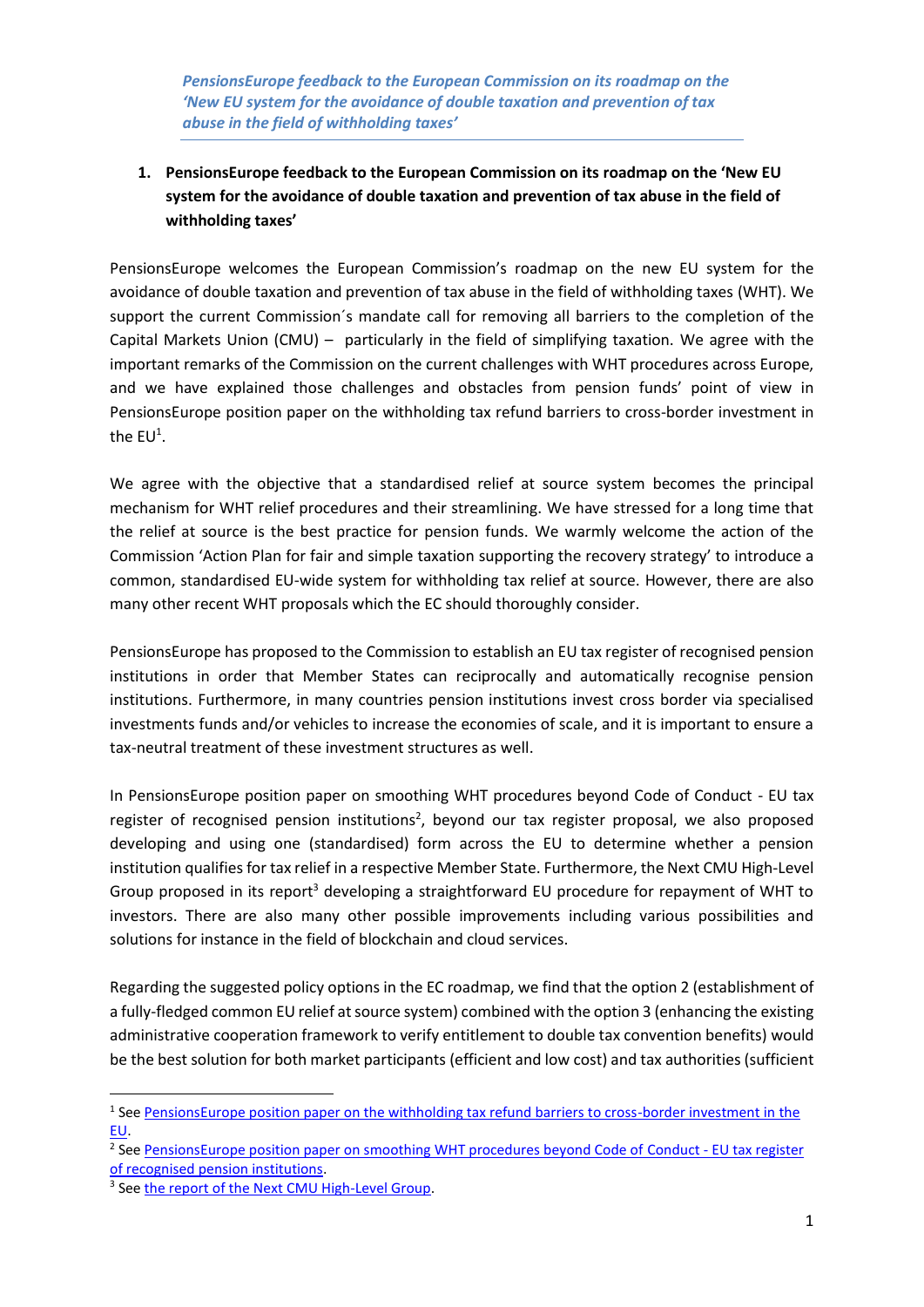safeguards to mitigate abuse risks). The option 1 (improving WHT refund procedures to make them more efficient) would be the second-best solution, if there is not enough appetite amongst Member States for the options 2 and 3. In any case, the option 1 is always needed as a last resort if the option 2 does not work in practice for one reason or another.

Finally, PensionsEurope believes that establishing a cross-border investment-friendly tax environment in the EU not only requires removing unfair tax treatment but also introducing tax incentives. The EC's statement that "[…] Tax and other financial incentives, as well as collective bargaining play an important role […]" in "improving the cost-effectiveness, safety and equitable access to supplementary pension schemes" is still valid and should be considered as well.<sup>4</sup> Regarding financial incentives, for instance the OECD report 'Financial incentives for funded private pension plans OECD country profiles 2020<sup>'5</sup> is very helpful. Rather recently also the High-level group of experts on pensions recommended in its final report 6 (December 2019) that "*Member States should reserve tax and/or financial incentives in both the saving and the pay-out phase for supplementary pensions meeting minimum quality requirements. These incentives should reflect the diversity in characteristics of types of pensions and the related social policy of a Member State*".

<sup>&</sup>lt;sup>4</sup> EU White Paper 'An Agenda for Adequate, Safe and Sustainable Pensions' ([COM\(2012\) 55 final\)](file:///C:/Users/Pekka.eskola/AppData/Local/Microsoft/Windows/INetCache/Content.Outlook/DV6JK9AO/eur-lex.europa.eu/LexUriServ/LexUriServ.do%3furi=COM:2012:0055:FIN:EN:PDF).

<sup>&</sup>lt;sup>5</sup> See the OECD report '*[Financial incentives for funded private pension plans OECD country profiles 2020](https://www.oecd.org/finance/private-pensions/Financial-Incentives-for-Funded-Pension-Plans-in-OECD-Countries-2020.pdf)'*.

<sup>&</sup>lt;sup>6</sup> See the [report of the High-level group of experts on pensions.](https://ec.europa.eu/transparency/regexpert/index.cfm?do=groupDetail.groupMeetingDoc&docid=38547)